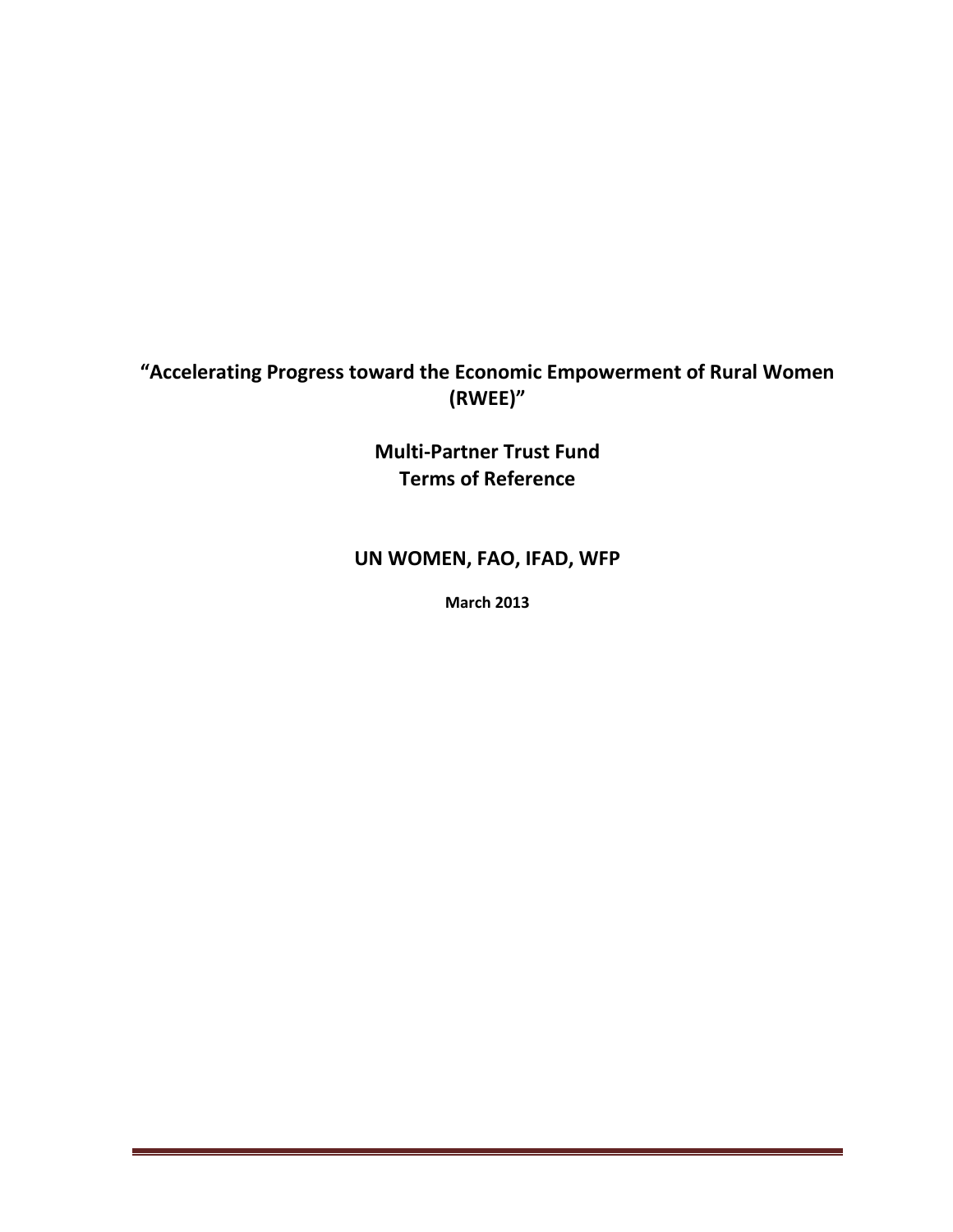#### TABLE OF CONTENTS

- I. Introduction
- II. Programme Outline
	- 1. Purpose
	- 2. Scope
	- 3. Partners
	- 4. Strategies
- III. RWEE Fund Architecture
	- 5. RWEE Fund Administration
	- 6. Contributions to the RWEE
	- 7. Eligibility for RWEE funding
	- 8. Utilization of the RWEE Fund
	- 9. Governance Arrangements
		- a) International Steering Committee
		- b) International Technical Advisory Group
		- c) Programme Management Unit
		- d) National Steering Committee
		- e) National Project Guidance and Coordination Mechanism
		- f) Lead Agencies
		- g) The Administrative Agent
- IV. Monitoring and Evaluation
- V. Audit
- VI. Reporting, transparency and accountability
- VII. Public Disclosure
- VIII. Other Matters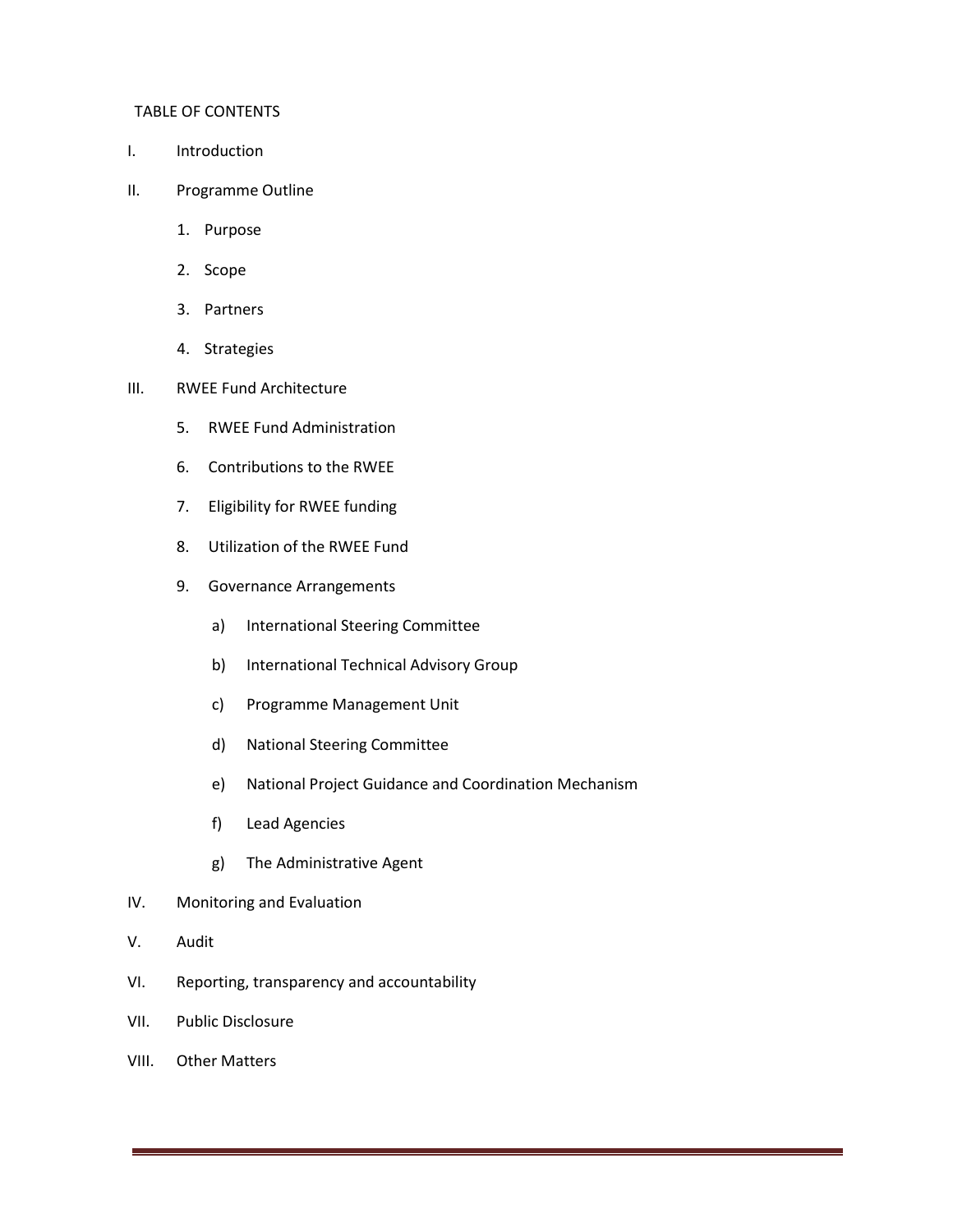#### **I. Introduction**

Women are central to the development of rural areas and to national economies: they account for a significant proportion of the agricultural labour force, play a key role in food production, especially in subsistence farming and perform most of the unpaid care work in rural areas. However, rural women and girls have restricted access to productive resources, such as land, agricultural inputs, finance and credit, extension services and technology, which in turn limits the efficiency of the agricultural sector. They face more difficulty than men in gaining access to public services, social protection, decent employment opportunities and local and national markets and institutions, due to cultural norms and security issues. Unpaid care work further hampers rural women's ability to take advantage of on and off farm employment and market opportunities in the agricultural sector. Within this context, UN Women, FAO, IFAD and WFP have agreed to spearhead a more comprehensive UN system response in support of rural women's economic empowerment through joint actions.

The Rural Women's Rural Economic Empowerment (RWEE) five year joint programme will support a results-oriented collaborative effort among FAO, IFAD, WFP and UN Women to promote the economic empowerment of rural women. Each agency brings a distinct comparative advantage to this subject: FAO's specialist technical knowledge and policy assistance on agriculture and food security, IFAD's co-financing of rural investment programmes and strong presence in the rural areas, WFP's food assistance innovations and UN Women's technical knowledge on women's economic empowerment, its strong linkage with the women's movement, and its leadership for gender equality and women's empowerment within the UN System. This is to respond to the diversity of issues constraining rural women's economic empowerment which go beyond the mandate of any individual UN entity to tackle alone. By bringing together their know-how, resources, experiences and constituencies, the four entities will have the potential to greatly enhance the relevance, efficiency, effectiveness, impact and sustainability of their work on rural women's economic empowerment. The RWEE will link the normative and operational work of the four entities to foster a comprehensive approach for the economic empowerment of rural women, as described in the duly signed RWEE Programme Document.

The RWEE programme will be implemented in: Ethiopia, Guatemala, Kyrgyzstan, Liberia, Nepal, Niger and Rwanda. Each country will define its specific detailed programme implementation plan based on the local context, in partnership with Government and other national stakeholders and in line with Government priorities.

## **II. Programme Outline**

**1. Purpose**: This RWEE is aimed at economically empowering rural women in the seven selected and above-mentioned countries. Together, the coalition between UN Women, FAO, IFAD and WFP is expected to generate synergies that capitalize on each agency's mandate, comparative advantage and institutional strength to generate more lasting and wider scale improvements in the livelihoods and rights of rural women, including young women.

**2. Scope**: The programme's goal is to secure rural women's livelihoods and rights in the context of sustainable development and the post MDGs +15. The programme is articulated around four outcomes: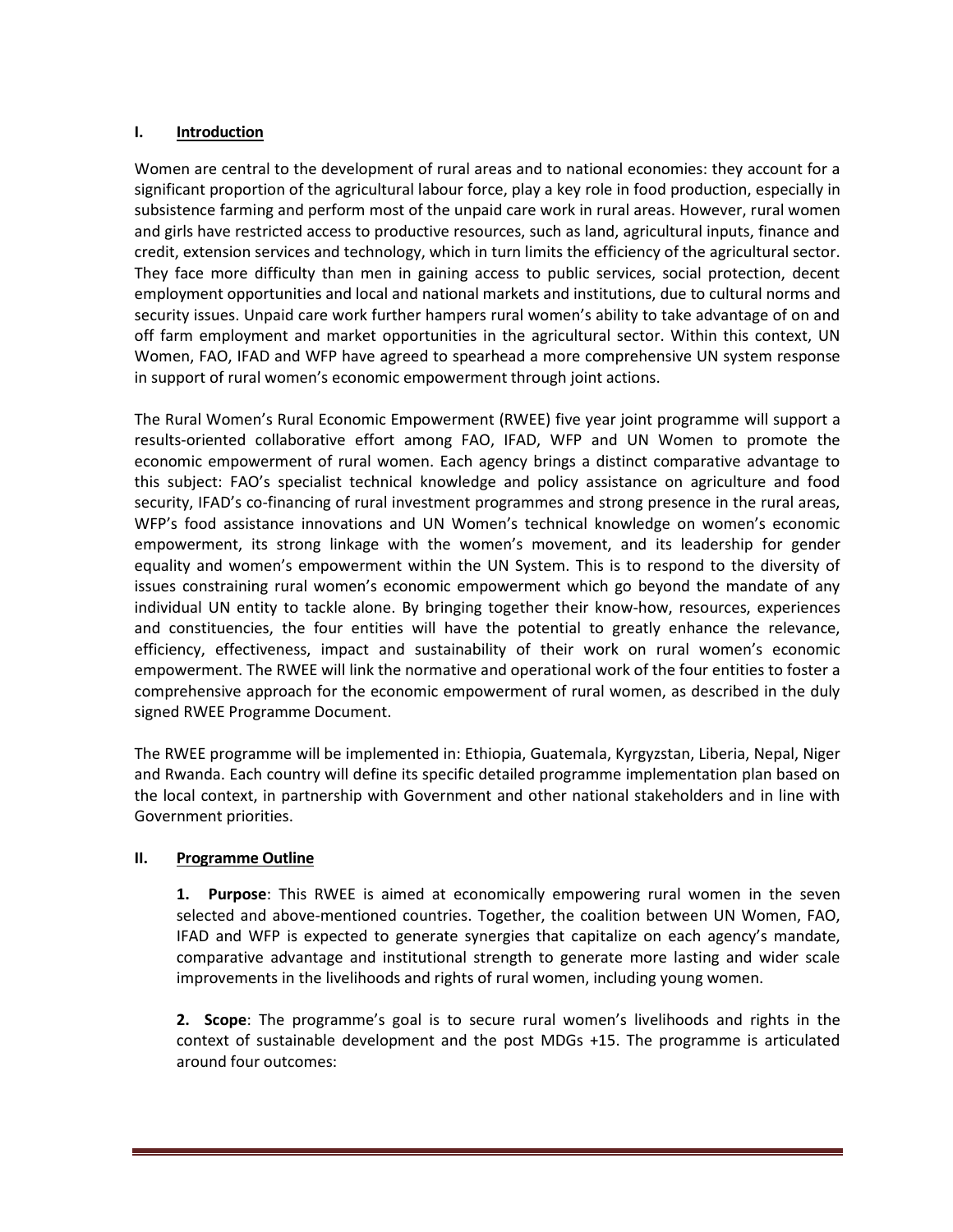- a. Outcome 1 on rural women's improved food and nutrition security aims at increasing the productive potential of women smallholder farmers through their access to and control over productive resources and services critical to food security and nutrition. It also addresses their social protection, and enhanced control and management of local food security reserves.
- b. Outcome 2 on rural women's increased income to sustain their livelihoods focuses on creating, supporting and developing rural women-led enterprises, supporting women's role along value chains, enhancing their income opportunities and promoting their linkages to high value markets. It will support women-led associations and small scale businesses in overcoming their supply side constraints so that they can take full advantage of opportunities offered by the market.
- c. Outcome 3 on rural women's enhanced leadership and participation in rural institutions and in shaping laws, policies and programmes promotes their agency in rural producer organizations, cooperatives and unions and in local governance. Actions under this outcome area will also strengthen rural women's voice and influence in key policy processes.
- d. Outcome 4 on more gender responsive policy environment for the economic empowerment of rural women catalyzes legislative and policy reforms for the effective enforcement of rural women's land rights and their access to decent wage employment, social protection, and infrastructure. It involves advocating with governments, parliaments and other relevant stakeholders to deliver greater development outcomes to rural women, including in the framework of Rio +20 and Post MDG +2015.

**3. Partners:** The programme implementation involves a range of partners as indicated in the RWEE Programme Document. The key partners include:

#### a. **The implementing partners include:**

- Rural women cooperatives, youth groups, POs, unions or groups which may be organized by local areas or by crop;
- Nation-wide POs and unions:
- The main regional rural women's networks. Ministries of agriculture and rural development, gender/women's affairs, youth land, employment, environment and other relevant ministries and institution;
- NGOs and CSOs working with rural women;
- Other UN agencies interested in the programme;
- National statistical offices.

## b. **The strategic partners include:**

- UN in general
- Regional intergovernmental organizations and Regional Economic Communities as they develop regional and sub-regional policies and programmes on agriculture, rural development and land;
- Financial institutions, such as regional, national or local banks that could be sensitized to develop special lending products for rural women to support rural women's production and marketing systems.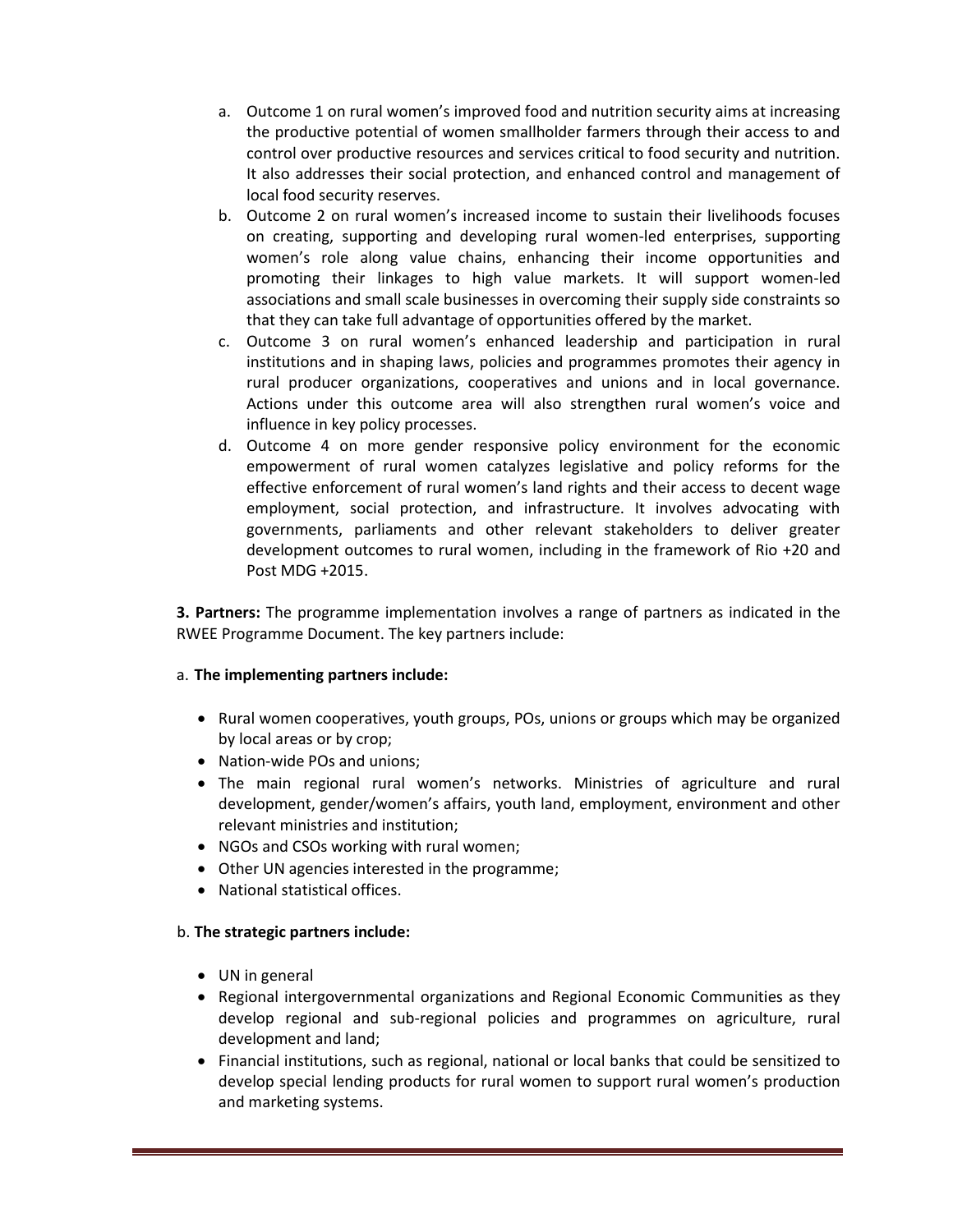Multilateral partners. The 'Contact Group for Rural Women' established by the Permanent Representative of Canada to the United Nations based in New York and the Informal Network of Women Permanent Representatives based in Rome could play a key role in leveraging political and financial support for the programme.

## **4. Strategy**

The RWEE overall strategy will comprise the following components as further detailed in the Joint Programme Document hereby attached as Annex 1.

- Accountability Strategy
- Capacity development strategy
- Combination of quick wins and medium/long term results
- Replicating, up-scaling and expanding successful and innovative models on rural women's economic empowerment
- Tailor made approach for programme design and implementation in each country Positioning the joint programme in UN interagency Coordination processes, such as UNDAF, existing joint programmes, One UN and other coordination mechanisms. Efforts will be made to build support for the programme within the UN country teams and to link it with existing relevant joint programmes.
- Fundraising Strategies

### **III. RWEE Fund Architecture**

## **1. Administration of the MPTF**

The Participating Organizations of the RWEE Fund have appointed UNDP to act, through it's MPTF Office, as the Administrative Agent (AA) for the WFEE in accordance with the terms and conditions set out in this TOR and further specified in the Memorandum of Understanding entered between the AA and the Participating Organizations. UNDP's accountability as the Administrative Agent is set out in the policy "UNDP's Accountability when acting as Administrative Agent in MPTFs and/or UN Joint Programmes using the pass-through fund management modality." (see [http://www.undp.org/mdtf/docs/UNDP-AA-guidelines.pdf\)](http://www.undp.org/mdtf/docs/UNDP-AA-guidelines.pdf). UNDP performs the AA functions in accordance with the UNDG-approved "[Protocol on the Administrative Agent for Multi Donor Trust](http://www.undg.org/docs/9885/Protocol-on-the-role-of-the-AA,-10.30.2008.doc)  [Funds and Joint Programmes, and One UN Funds](http://www.undg.org/docs/9885/Protocol-on-the-role-of-the-AA,-10.30.2008.doc)". The MPTF Office will charge a one time fee of 1 per cent for fund administration and fiduciary responsibilities.

## **2. Contributions to the MPTF**

The RWEE FUND International Steering Committee will be set to oversee the allocation of funds mobilized at international level. National Steering Committees will be set up in each country covered by the RWEE to oversee the allocation of funds to the different components of the programme. Contributions to the RWEE FUND may be accepted from governments of Member States of the United Nations or from intergovernmental or non-governmental organisations, or from private sources and philanthropic organizations. Acceptance of funds from the private sector will be guided by criteria stipulated in the UN system-wide guidelines on cooperation between the UN and Business Community (the UN Secretary General's guidelines: [http://www.un.org/partners/business/otherpages/guide.htm\)](http://www.un.org/partners/business/otherpages/guide.htm). Contributions may be accepted in fully convertible currency and shall be deposited in the bank accounts designated by UNDP. The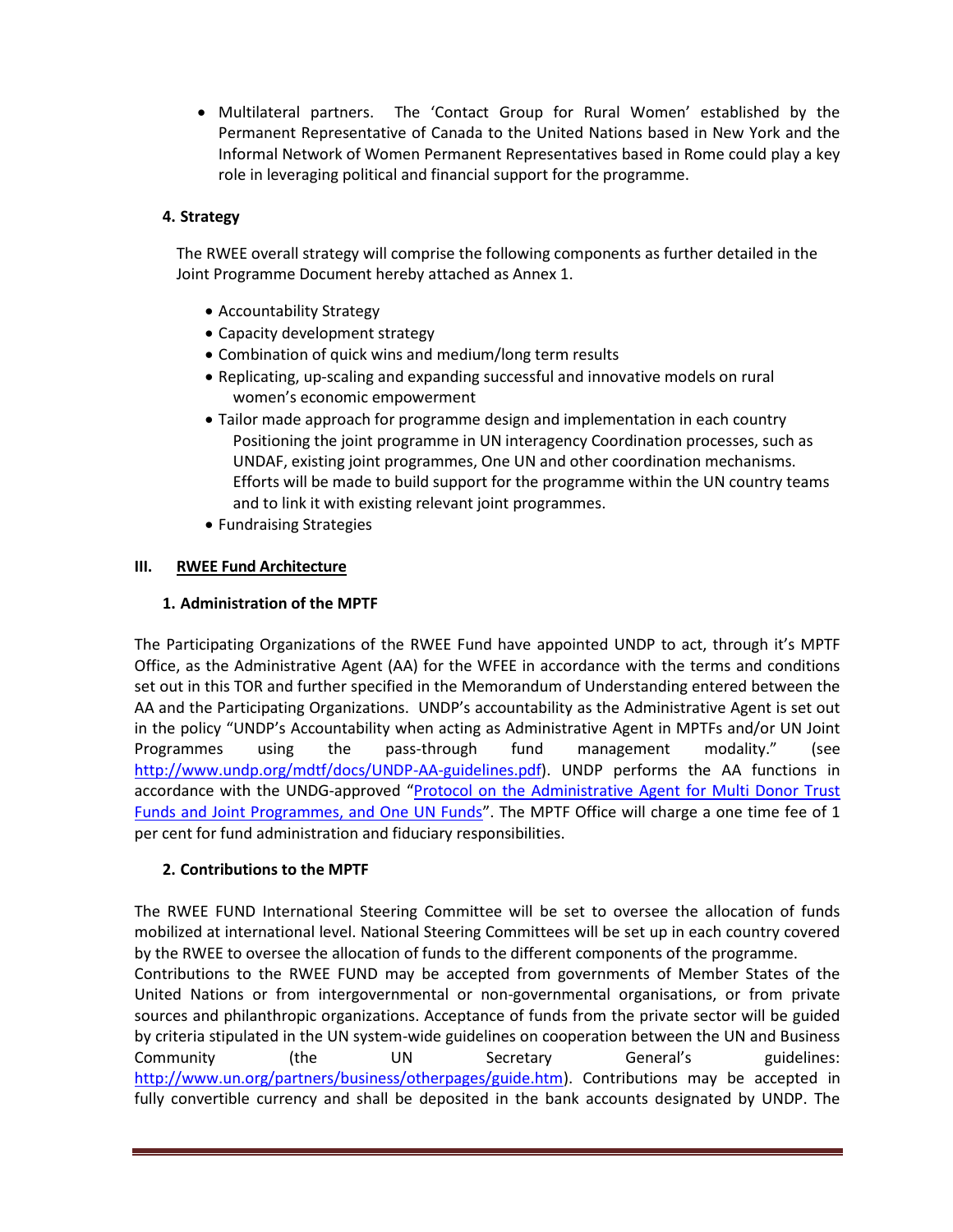value of a contribution-payment, if made in other than United States dollars, shall be determined by applying the United Nations operational rate of exchange in effect on the date of payment.

In support of the overarching aim of MPTFs, and to ensure maximum flexibility and coordination, a guiding principle for resource mobilization would be that donors are encouraged to contribute with multi-year pooled/non-earmarked resources. However, if this is not possible, requests for earmarking for country level or specific programme component areas will be considered by the International and National Steering Committees.

## **3. Eligibility for MPTF funding**

Participating UN Organizations at the national level will be invited to develop Projects/Programme proposals with a preference for Joint Programmes.

Draft Project/Joint Programme proposal will be submitted to the National Project Guidance and Coordination Mechanism for review to ensure alignment with the guidelines and standards. If the proposal meets the standard guidelines, it will be forwarded to the National Steering Committee for technical and substantive review. The National Steering Committee may also seek technical comments on the draft document from external partners and recognized experts in the field.

On receipt of the National Steering Committee's approval of a Project/Joint Programme and a copy of the signed Project/Joint Programme document accompanied by the budget, the MPTF Office, acting as AA, will transfer the approved funds directly to each of the Participating UN Organization(s).

### **4. Utilization of the MPTF**

1. Each Participating UN Organization will establish a separate ledger account under its financial regulations and rules for the receipt and administration of the funds disbursed to it by the Administrative Agent from the Fund Account. That separate ledger account will be administered by each Participating UN Organization in accordance with its own regulations, rules, directives and procedures, including those relating to interest. That separate ledger account will be subject exclusively to the internal and external auditing procedures laid down in the financial regulations, rules, directives and procedures applicable to the Participating UN Organization concerned.

2. The Participating UN Organizations will not make any commitments above the approved budget in the approved programmatic document, as amended from time to time by the Steering Committee. If there is a need to exceed the budgeted amount, the Participating UN Organization concerned will submit a supplementary budget request to the Steering Committee.

3. Indirect costs of the Participating UN Organizations recovered through programme support costs will be 7%. In accordance with the UN General Assembly resolution 62/208 (2007 Triennial Comprehensive Policy Review principle of full cost recovery), all other costs incurred by each Participating UN Organization in carrying out the activities for which it is responsible under the Fund will be recovered as direct costs.

The Administrative Agent will be entitled to allocate an administrative fee of one percent (1%) of the amount contributed by each donor signing an Administrative Arrangement, to meet the Administrative Agent's costs of performing the Administrative Agent's functions.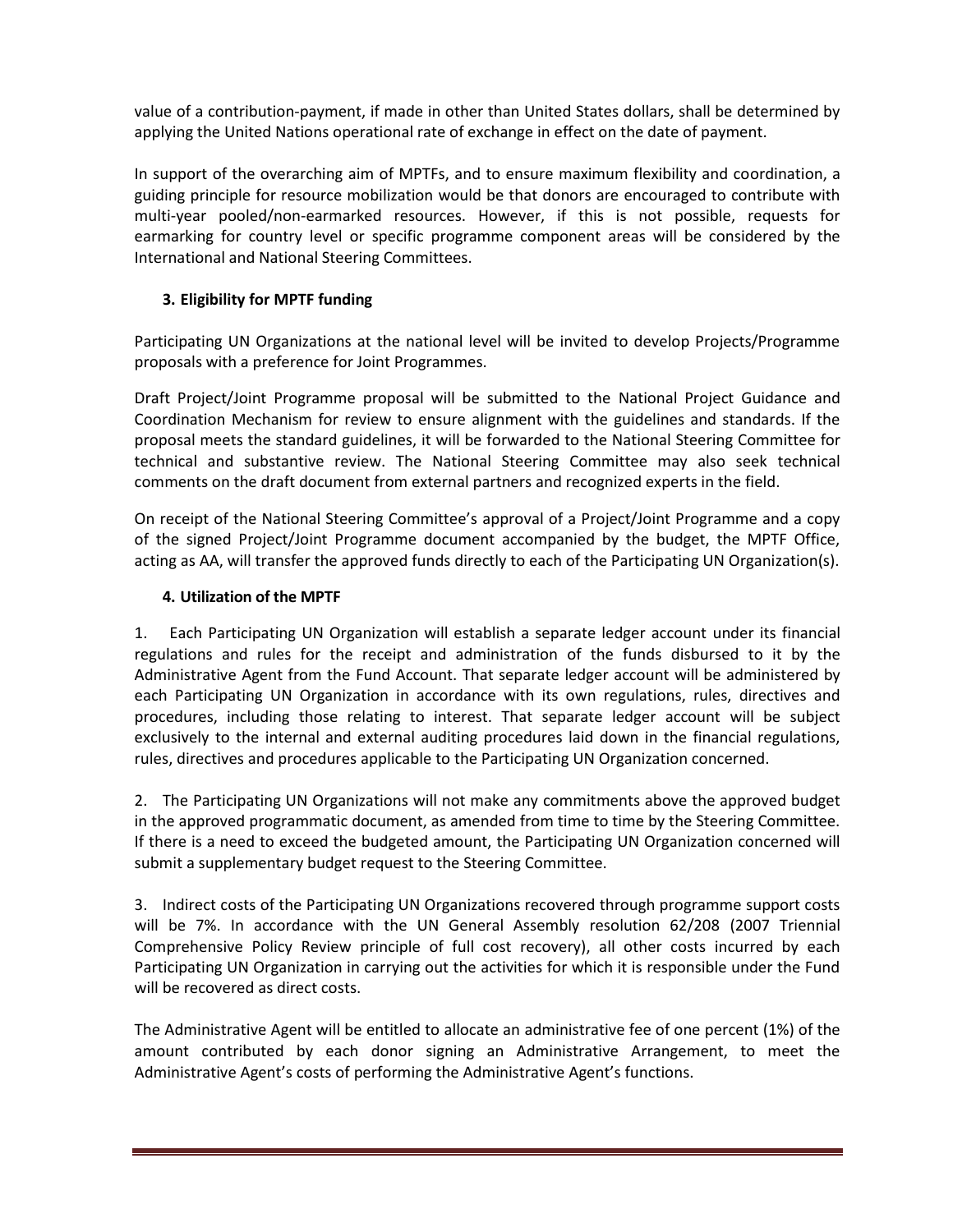## **5. Governance Arrangements**

#### **a) International Steering Committee**

An international Steering Committee (ISC) of the RWEE FUND will be set to oversee the allocation of funds mobilized at international level, and discuss the RWEE FUND requirements and priorities regarding the implementation modalities, the results based reporting, and the information management including donor visibility. It will review the annual progress reports consolidated by the AA, and give guidance to ensure consistency in reporting from the various countries and documentation of lessons learnt. It will also review the findings of the summary audit reports. The ISC TORs will be fully developed. The ISC will be composed of the following:

- One senior official from each of the four participating entities: UN Women, FAO, IFAD, and WFP.
- Representatives of the main donors to the RWEE FUND
- The AA will be an ex-officio member of the international SC
- The ISC will be co-chaired by the UN senior representative and the donors representative

## **b) Technical Advisory Committee**

The composition of the RWEE FUND Technical Committee will include senior technical/advisor level representatives of UNWOMEN, FAO, IFAD and WFP. Other relevant experts, including from relevant government, regional, and civil society counterparts may be invited and/or recruited by the Technical Advisory Committee on an ad hoc basis to participate in the Committee. The Technical Committee will meet bi-annually or as required to efficiently carry out its tasks. A Technical Committee ToR will be developed and annexed to this RWEE FUND ToR. The Technical Committee will provide technical support to the Steering Committees and Participating UN Organizations.

## **c) National Steering Committee**

A national SC of the RWEE FUND will be set up in each of the countries covered by the programme. The national SC will be co-chaired by the designated government official, and the UN Resident Coordinator in Ethiopia, Guatemala, Kyrgyzstan, Nepal, Niger and Rwanda or the Deputy Special Representative of the Secretary General (DSRSG) in Liberia. The members of the national SC are:

- One representative from each of the participating entities: UN Women, FAO, IFAD, and WFP.
- One representative from each of the following ministries: agriculture/rural development, gender/women's affairs, economy and finance, community/local development, youth and environment.
- Representatives from the main donors to the programme.
- The MPTF Office will be an ex-officio member of the national SC.

The main tasks and responsibilities of the national SC include the following:

- To oversee the allocation of funds to the different components of the programme. More specifically:
- For funds earmarked by donors to specific outcome areas (e.g. improved food and nutrition security, increased income, enhanced leadership and participation, or gender responsive policy environments) or activities, the national SC will review and ensure the alignment of the allocations with the RWEE country programme document and national priorities.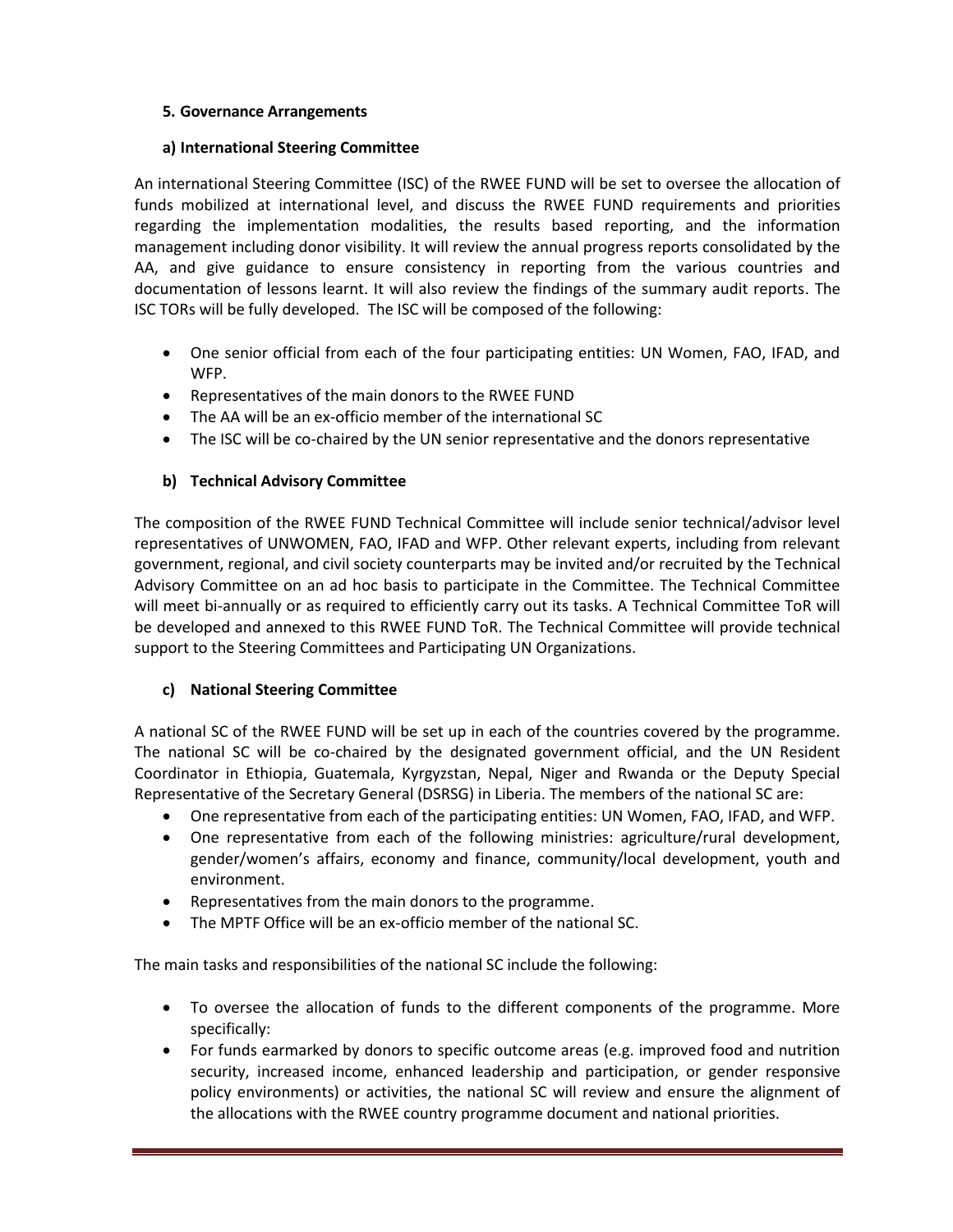- For unearmarked funds, the national SC will review and approve the criteria for the allocation of available RWEE FUND resources and allocate the available resources to the programme outcome areas. It will prioritize among the outcome areas as necessary, making sure that the allocations are aligned with the RWEE country programme document and the national priorities, and avoiding duplication and overlap between the RWEE FUND and other funding mechanisms.
- To review and approve the periodic narrative and financial progress reports consolidated by the administrative agent, based on the progress reports submitted by UN Women, FAO, IFAD and WFP.

## **d) Lead Agencies**

The programme implementation is based on a principle of dual leadership by the four entities:

- Different agencies will lead for the implementation of the programme at country level, as reflected in the table on the countries according to selection criteria and lead agency in the section of this document on geographical coverage;
- Different agencies will lead for specific activities based on their comparative advantages as reflected in the logical framework in annex 1.

Detailed operational guidelines will be prepared to spell out what it means to be a leading agency in a country or for a specific activity. It is expected that the lead agency in a country should coordinate activities related to the consultative process for the roll out of the programme at country level, including the engagement with the Government and local donors. The lead agency will be responsible for the consolidation of the country narrative annual report. The MPTF Office as AA will consolidate the narrative and financial reports for submission to Donors. Lead agencies will therefore play a key role in ensuring coordination among agencies and between HQ and field level, carrying out joint reporting and streamlining the accounting systems.

| Country/ criteria | <b>Participating agencies</b> | Lead agency              |
|-------------------|-------------------------------|--------------------------|
| Ethiopia          | All four                      | <b>IFAD and UN Women</b> |
| Guatemala         | All four                      | <b>WFP</b>               |
| Kyrgyzstan        | All four                      | <b>UN Women</b>          |
| Liberia           | All four                      | <b>UN Women</b>          |
| Nepal             | All four                      | <b>UN Women</b>          |
| Niger             | All four                      | <b>FAO</b>               |
| Rwanda            | All four                      | <b>WFP</b>               |

The first seven countries chosen and the leading agencies are shown in the table below.

#### **e) Programme Management Unit (PMU)**

A programme management unit will be established (location to be defined) and it will be responsible for the overall management of the programme. It will be staffed by a senior programme coordinator, and an operations/knowledge management specialist. Regardless of the geographical location of the Programme Management Unit, the programme manager will report to a designated senior official from the entity hosting the PMU. In this regard, a detailed reporting and accountability mechanism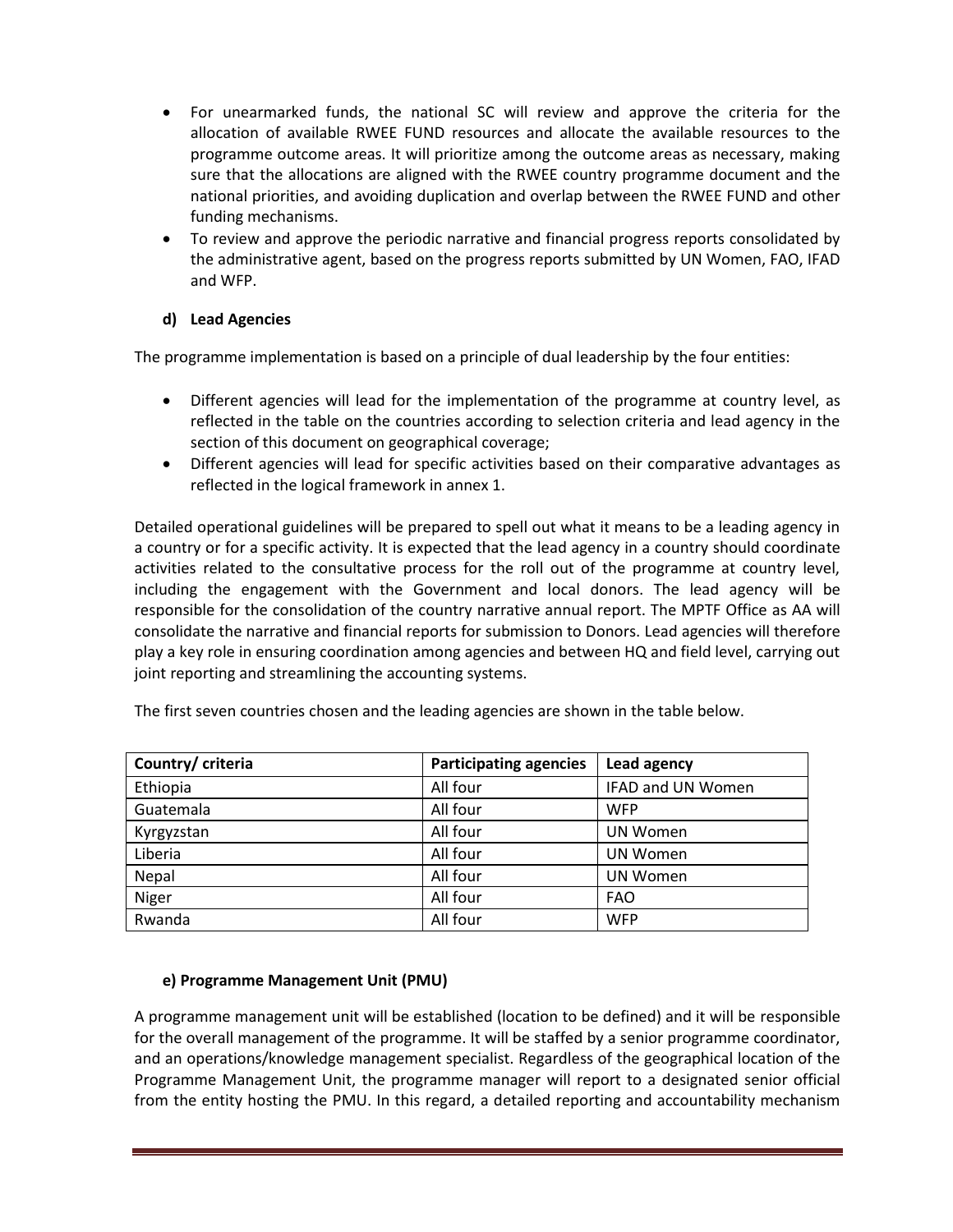will be defined in the beginning of the programme. In each country, the programme staff will be composed of the following: a national programme coordinator and an operations manager/M&E specialist. The four entities based at Headquarters will play an advisory role throughout the life cycle of the programme. The PMU will provide Secretariat support to the International Steering Committee.

## **f) National Project Guidance and Coordination Mechanism**

In each country, a National Project Guidance and Coordination Mechanism will be established to build synergies, address intersectionalities and review progress in the implementation of the programme's activities. It will include government representatives from Ministries such as agriculture/rural development and gender/women's affairs, the country representatives of the four entities and the national programme coordinator. Joint monthly co-ordination meetings will be held at the county level to share progress, challenges, constraints, good practices and to discuss the way forward for each project site.

## **g) The Administrative Agent**

On behalf of the Participating UN Organizations, the Administrative Agent will:

- a. Receive contributions from donors that wish to provide financial support to the Fund;
- b. Administer such funds received, in accordance with this Memorandum of Understanding including the provisions relating to winding up the Fund Account and related matters;
- c. Subject to availability of funds, disburse such funds to each of the Participating UN Organizations in accordance with instructions from the Steering Committee, taking into account the budget set out in the approved programmatic document<sup>1</sup>, as amended in writing from time to time by the Steering Committee;
- d. Consolidate statements and reports, based on submissions provided to the Administrative Agent by each Participating UN Organization, as set forth in the TOR, and provide these to each donor that has contributed to the Fund Account and to the Steering Committee;
- e. Provide final reporting, including notification that the Fund has been fully expended or has been wound up in accordance with the Fund TOR, in accordance with Section IV below;

Disburse funds to any Participating UN Organization for any additional costs of the task that the Steering Committee may decide to allocate.

## **IV. Monitoring and Evaluation**

 $\ddot{\phantom{a}}$ 

A comprehensive Performance Monitoring Framework (PMF) will be developed as an integral part of the programme, highlighting the performance indicators, data sources, collection methods and frequency, responsible actors and baselines and targets for each result (goal, outcomes and outputs). It will be developed in collaboration with local partners and with technical support from the monitoring and evaluation sections of the four entities, as detailed in the attached RWEE Programme Document.

Both an external mid-term and final evaluations of the programme are planned: the midterm

 $<sup>1</sup>$  As used in this document, an approved programmatic document refers to an annual work plan or a</sup> programme/project document, etc., which is approved by the Steering Committee for fund allocation purposes.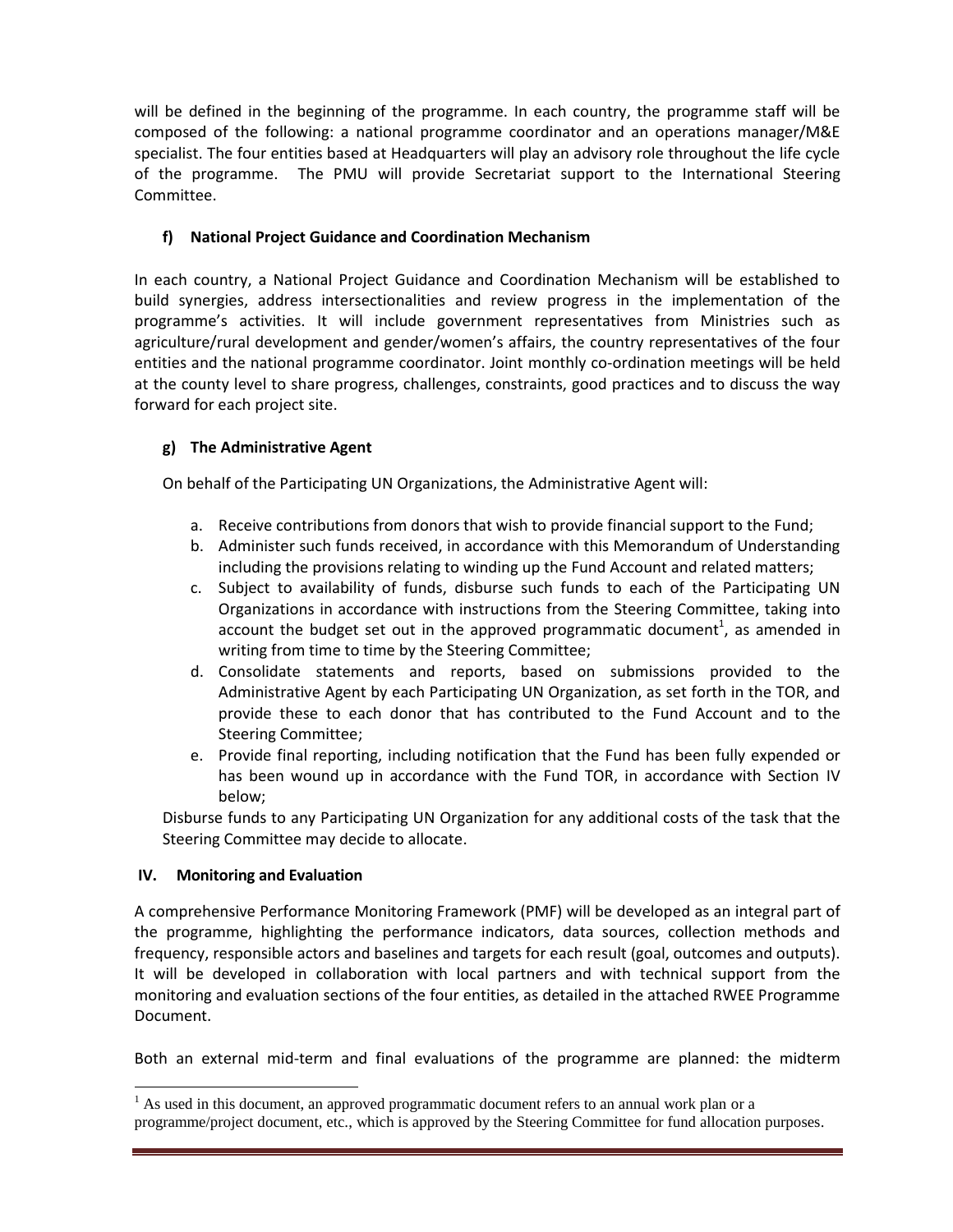evaluation will take place in September 2015, while the final external evaluation will be conducted at the end of the programme. Their compliance with the norms of evaluation in the UN System will be ensured with support from the Evaluation Units of the four entities.

## **V. Audit**

The AA and Participating UN Organizations will be audited in accordance with their own Financial Regulations and Rules and, in accordance with the Framework for auditing MDTFs which has been agreed to by the Internal Audit Services of Participating UN Organizations and endorsed by the UNDG in September 2007.

### **VI. Reporting**

1. Regular reporting will be an integral part of M&E for systematic and timely provision of information. Implementing partners will be reporting on progress on programme management at least semi-annually, and on financial management – at least quarterly.

Each Participating UN Organization will provide the Administrative Agent with the following statements and reports prepared in accordance with the accounting and reporting procedures applicable to the Participating UN Organization concerned, as set forth in the TOR. The Participating UN Organizations will endeavour to harmonize their reporting formats to the extent possible.

- a. Annual narrative progress reports, to be provided no later than three months (31 March) after the end of the calendar year;
- b. Annual financial statements and reports as of 31 December with respect to the funds disbursed to it from the Fund Account, to be provided no later than four months (30 April) after the end of the calendar year;
- c. Final narrative reports, after the completion of the activities in the approved programmatic document and including the final year of the activities in the approved programmatic document, to be provided no later than four months (30 April) of the year following the financial closing of the Fund. The final report will give a summary of results and achievements compared to the goals and objectives of the Fund; and
- d. Certified final financial statements and final financial reports after the completion of the activities in the approved programmatic document and including the final year of the activities in the approved programmatic document, to be provided no later than six months (30 June) of the year following the financial closing of the Fund.

2. The Administrative Agent will prepare consolidated narrative progress and financial reports, based on the reports referred to in paragraph xxx above, and will provide those consolidated reports to each donor that has contributed to the Fund Account, as well as the Steering Committees, in accordance with the timetable established in the Administrative Arrangement.

3. The Administrative Agent will also provide the donors, Steering Committees and Participating UN Organizations with the following statements on its activities as Administrative Agent:

a. Certified annual financial statement ("Source and Use of Funds" as defined by UNDG guidelines) to be provided no later than five months (31 May) after the end of the calendar year; and